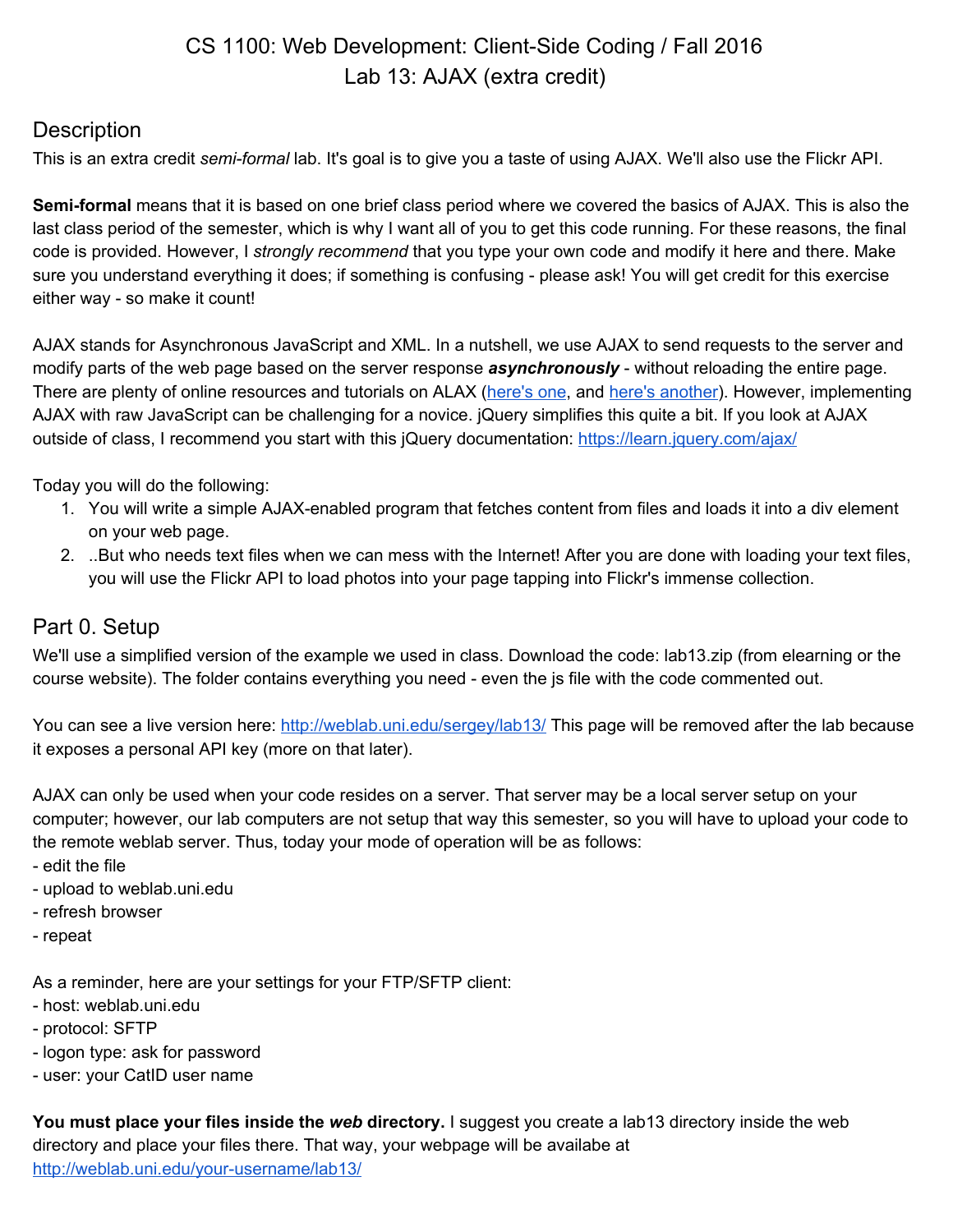# Part 1. The basics: loading text files

Let's start with loading simple text files.

- In your lab13.js file, uncomment PART 1 (leave the title "PART 1" commented out)
- The first line attaches the loadContent event handler (which is a function name) to the "click" event triggered on any of the images in the "profiles" div.
- Next comes the loadContent function definition. The function does the following:
	- builds up the path to the text file (content/*id-of-clicked-image*.html)
	- calls the .get method on the jQuery object, passing the constructed url and an anonymous callback function. The callback is executed once the .get method retrieves the content: it gets our target div and loads it up with the retrieved content (stored in the function's parameter "response").

Save the file, upload all the lab13 files it to the weblab server. In your browser, go to the location to which you have uploaded the files. Now each time you click a profile image, the corresponding content will be displayed WITHOUT the entire page being reloaded.

#### Part 2. Loading JSON format.

Loading text or HTML is not always what we want. In fact, usually we would prefer to retrieve specific data and only then generate the appropriate HTML. However, for this we need a format that, ideally, both we and the computer can understand. There are several options, one of them is JSON.

JSON stands for JavaScript Object Notation. It is a format used for sending/receiving structured text (data). It is machine- and human-readable. Here are some good resources:

# <http://www.json.org/>

[http://www.w3schools.com/js/js\\_json\\_intro.asp](http://www.w3schools.com/js/js_json_intro.asp)

In our case, we need JSON to explore the Flickr API (or almost any other API we might have chosen to play with). First, let's try to load a simple JSON file: content/test.json.

- First, open the test.json file in your text editor. As you see, it's a very simple data set consisting of 3 key-value pairs; the 3 keys are "one", "two", "three"; and the 3 values are "this is value 1", "this is value 2", "this is value 3". Let's say, we want to display the value of ley "two".
- Uncomment PART 2 in your lab13.js file. It does almost the same thing as the code you used before, except this time we call the .getJSON method. The callback function's parameter contains the retrieved data; however, this time the data is not just text, but structured text. To access the data we need, we simply use "data.two" (with "two" being the key to data "this is value 2")

Save the lab13.js file and upload it to the server. Check your work by clicking the Load local JSON button.

## Part 3. Working with the Flickr API

An application programming interface (API) is a set of subroutine definitions, protocols, and tools for building application software. (from [Wikipedia\)](https://en.wikipedia.org/wiki/Application_programming_interface). Essentially, API is a set of rules on how to access and use a system's functionality. For example, you may be writing a program A that needs to talk to program B. Program B will have some rules that make such communication possible. These rules are called an API.

Companies like Flickr (and Twitter, and Google, and Amazon, ant lots of others) provide APIs so that developers like you and I can tap into their services and data while building our own applications, mashups and whatnots.